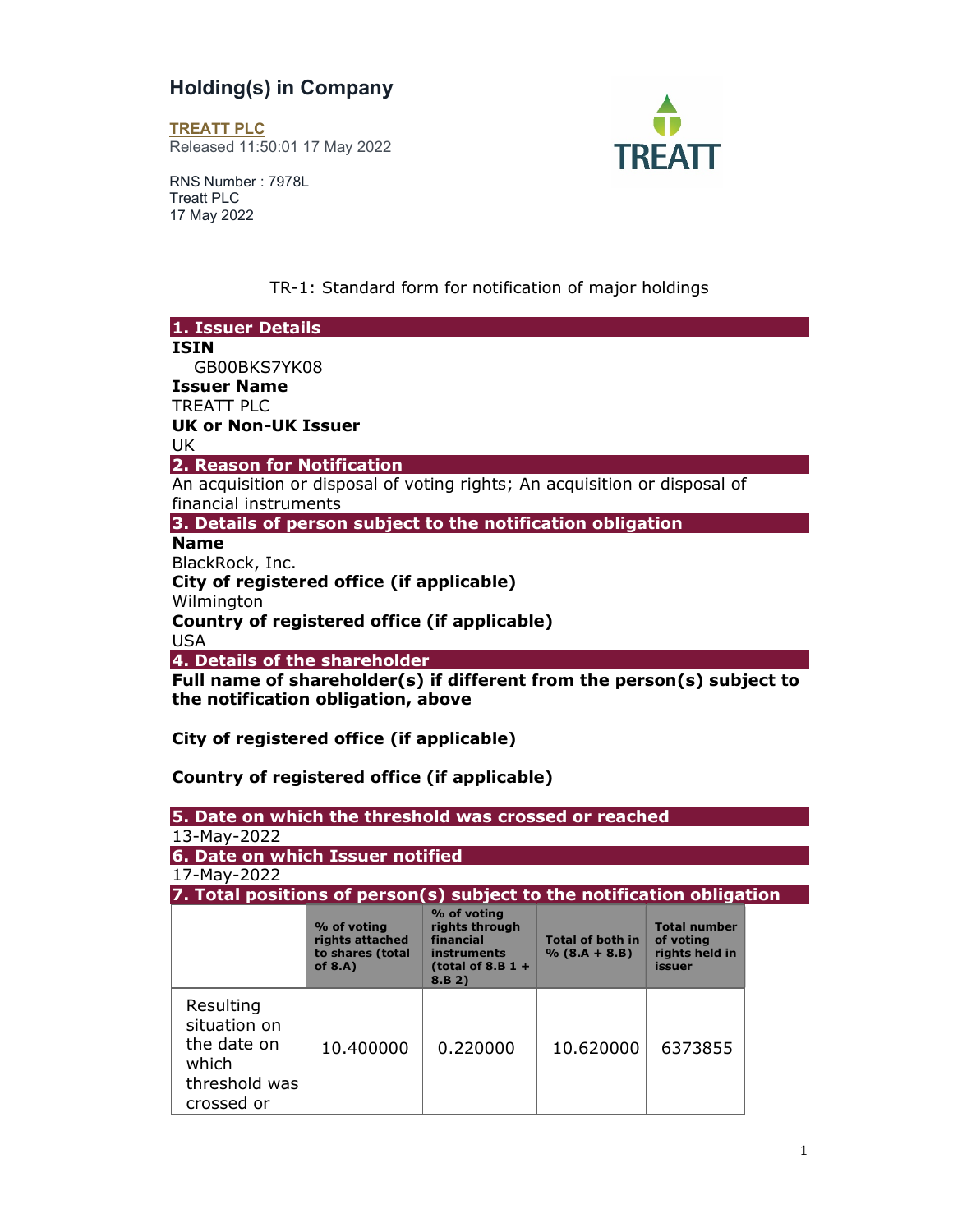| reached                                                                                                                                             |                                                                                                                                                                                                                                               |                           |                                              |        |                                                                        |                                          |  |           |                                                                                                                            |              |                                                                                                                                                                 |  |
|-----------------------------------------------------------------------------------------------------------------------------------------------------|-----------------------------------------------------------------------------------------------------------------------------------------------------------------------------------------------------------------------------------------------|---------------------------|----------------------------------------------|--------|------------------------------------------------------------------------|------------------------------------------|--|-----------|----------------------------------------------------------------------------------------------------------------------------|--------------|-----------------------------------------------------------------------------------------------------------------------------------------------------------------|--|
| Position of<br>previous<br>notification (if<br>applicable)                                                                                          |                                                                                                                                                                                                                                               |                           | 10.710000                                    |        |                                                                        | 0.300000                                 |  |           | 11.010000                                                                                                                  |              |                                                                                                                                                                 |  |
| 8. Notified details of the resulting situation on the date on which the<br>threshold was crossed or reached<br>8A. Voting rights attached to shares |                                                                                                                                                                                                                                               |                           |                                              |        |                                                                        |                                          |  |           |                                                                                                                            |              |                                                                                                                                                                 |  |
| shares ISIN                                                                                                                                         | <b>Number of indirect</b><br>Class/Type of<br><b>Number of</b><br>% of direct<br>% of indirect voting<br>direct voting<br>votina riahts<br>voting rights<br>rights (DTR5.2.1)<br>code(if possible)<br>rights $(DTR5.1)(DTR5.2.1)$<br>(DTR5.1) |                           |                                              |        |                                                                        |                                          |  |           |                                                                                                                            |              |                                                                                                                                                                 |  |
|                                                                                                                                                     | 10.400000<br>6235552<br>GB00BKS7YK08                                                                                                                                                                                                          |                           |                                              |        |                                                                        |                                          |  |           |                                                                                                                            |              |                                                                                                                                                                 |  |
| Sub Total 8.A                                                                                                                                       |                                                                                                                                                                                                                                               |                           | 6235552                                      |        |                                                                        |                                          |  |           | 10.400000%                                                                                                                 |              |                                                                                                                                                                 |  |
| 8B1. Financial Instruments according to (DTR5.3.1R.(1) (a))                                                                                         |                                                                                                                                                                                                                                               |                           |                                              |        |                                                                        |                                          |  |           |                                                                                                                            |              |                                                                                                                                                                 |  |
| <b>Type of financial</b><br><i>instrument</i>                                                                                                       |                                                                                                                                                                                                                                               | <b>Expiration</b><br>date |                                              | period |                                                                        | <b>Exercise/conversion</b>               |  |           | <b>Number of voting</b><br>rights that may be<br>acquired if the<br>instrument is<br>exercised/converted                   |              | % of voting<br>rights                                                                                                                                           |  |
| <b>Securities</b><br>Lending                                                                                                                        |                                                                                                                                                                                                                                               |                           |                                              |        |                                                                        |                                          |  | 100511    |                                                                                                                            |              | 0.160000                                                                                                                                                        |  |
| Sub Total 8.B1                                                                                                                                      |                                                                                                                                                                                                                                               |                           |                                              |        |                                                                        |                                          |  | 100511    |                                                                                                                            | $0.160000\%$ |                                                                                                                                                                 |  |
| (DTR5.3.1R.(1) (b))                                                                                                                                 |                                                                                                                                                                                                                                               |                           |                                              |        |                                                                        |                                          |  |           |                                                                                                                            |              | 8B2. Financial Instruments with similar economic effect according to                                                                                            |  |
| <b>Type of</b><br>financial<br>instrument                                                                                                           | date                                                                                                                                                                                                                                          | <b>Expiration</b>         | <b>Exercise/conversion</b><br>period         |        |                                                                        | <b>Physical or</b><br>cash<br>settlement |  |           | <b>Number of</b><br>voting rights rights                                                                                   |              | % of voting                                                                                                                                                     |  |
| <b>CFD</b>                                                                                                                                          |                                                                                                                                                                                                                                               |                           |                                              |        |                                                                        | Cash                                     |  |           | 37792                                                                                                                      |              | 0.060000                                                                                                                                                        |  |
| Sub Total<br>8.B <sub>2</sub>                                                                                                                       |                                                                                                                                                                                                                                               |                           |                                              |        |                                                                        |                                          |  |           | 37792                                                                                                                      |              | 0.060000%                                                                                                                                                       |  |
| obligation                                                                                                                                          |                                                                                                                                                                                                                                               |                           |                                              |        |                                                                        |                                          |  |           |                                                                                                                            |              | 9. Information in relation to the person subject to the notification                                                                                            |  |
|                                                                                                                                                     |                                                                                                                                                                                                                                               |                           |                                              |        |                                                                        |                                          |  |           |                                                                                                                            |              | 2. Full chain of controlled undertakings through which the voting rights                                                                                        |  |
|                                                                                                                                                     |                                                                                                                                                                                                                                               |                           |                                              |        |                                                                        |                                          |  |           |                                                                                                                            |              | and/or the financial instruments are effectively held starting with the ultimate<br>controlling natural person or legal entities (please add additional rows as |  |
| necessary)<br><b>Ultimate</b><br>controlling<br>person                                                                                              |                                                                                                                                                                                                                                               | undertaking               | <b>Name of controlled</b>                    |        | % of voting<br>rights if it<br>equals or is<br>notifiable<br>threshold | higher than the                          |  | financial | % of voting<br>rights through<br>instruments if<br>it equals or is<br>higher than the threshold<br>notifiable<br>threshold |              | Total of both if it<br>equals or is higher<br>than the notifiable                                                                                               |  |
| BlackRock,<br>Inc. (Chain<br>1)                                                                                                                     |                                                                                                                                                                                                                                               | Inc.                      | <b>BlackRock</b><br>Holdco 2,                |        |                                                                        |                                          |  |           |                                                                                                                            |              |                                                                                                                                                                 |  |
| BlackRock,<br>Inc. (Chain<br>1)                                                                                                                     |                                                                                                                                                                                                                                               | Inc.                      | <b>BlackRock</b><br>Financial<br>Management, |        |                                                                        |                                          |  |           |                                                                                                                            |              |                                                                                                                                                                 |  |
| BlackRock,                                                                                                                                          |                                                                                                                                                                                                                                               |                           | <b>BlackRock</b>                             |        |                                                                        |                                          |  |           |                                                                                                                            |              |                                                                                                                                                                 |  |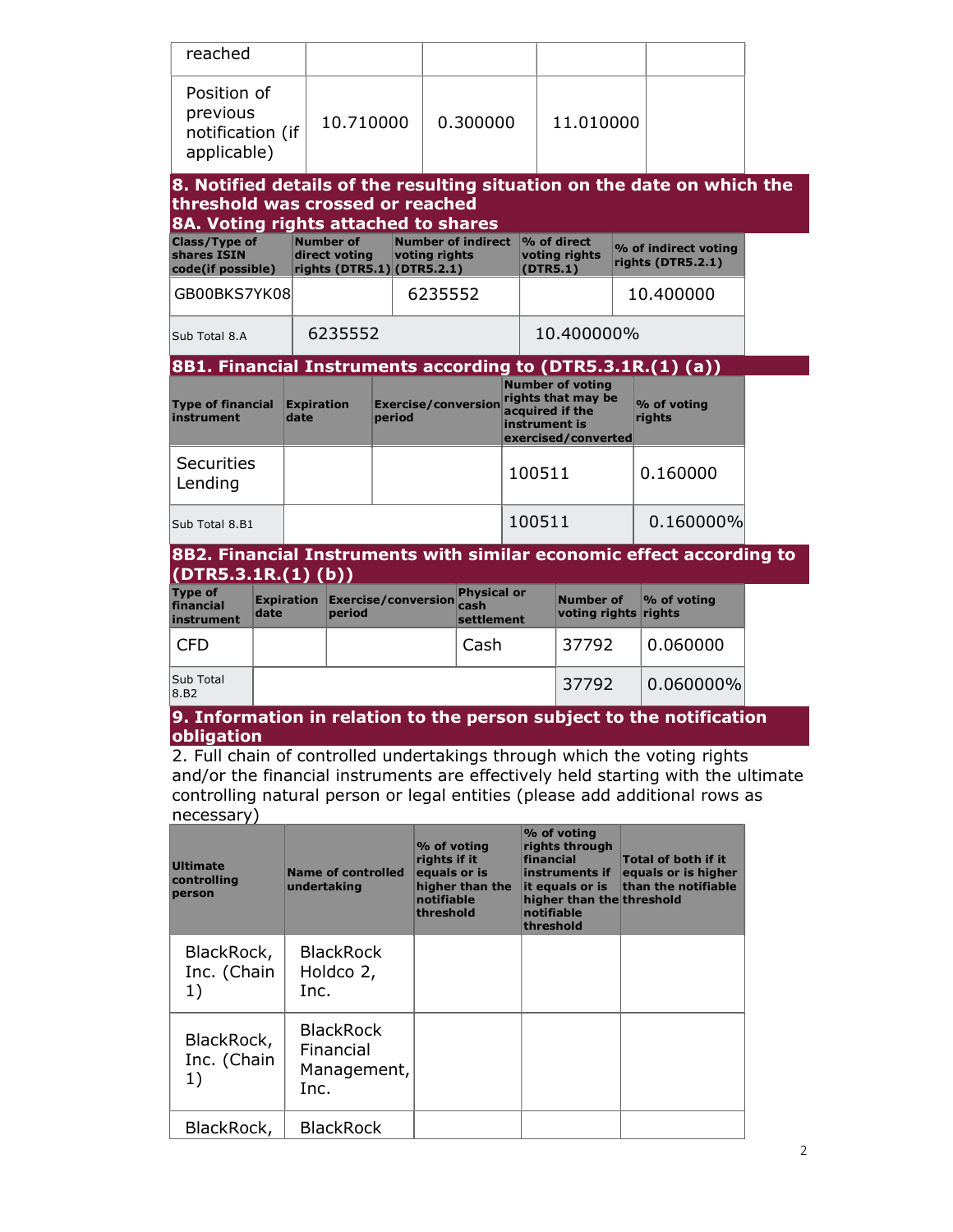| Inc. (Chain<br>1)               | International<br>Holdings, Inc.                                |           |          |            |
|---------------------------------|----------------------------------------------------------------|-----------|----------|------------|
| BlackRock,<br>Inc. (Chain<br>1) | <b>BR</b> Jersey<br>International<br>Holdings L.P.             |           |          |            |
| BlackRock,<br>Inc. (Chain<br>1) | <b>BlackRock</b><br>Holdco 3, LLC                              |           |          |            |
| BlackRock,<br>Inc. (Chain<br>1) | <b>BlackRock</b><br>Cayman 1 LP                                |           |          |            |
| BlackRock,<br>Inc. (Chain<br>1) | <b>BlackRock</b><br>Cayman West<br><b>Bay Finco</b><br>Limited |           |          |            |
| BlackRock,<br>Inc. (Chain<br>1) | <b>BlackRock</b><br>Cayman West<br>Bay IV<br>Limited           |           |          |            |
| BlackRock,<br>Inc. (Chain<br>1) | <b>BlackRock</b><br>Group<br>Limited                           |           |          |            |
| BlackRock,<br>Inc. (Chain<br>1) | <b>BlackRock</b><br>Finance<br>Europe<br>Limited               |           |          |            |
| BlackRock,<br>Inc. (Chain<br>1) | <b>BlackRock</b><br>Investment<br>Management<br>(UK) Limited   | 10.240000 | 0.230000 | 10.470000% |
| BlackRock,<br>Inc. (Chain<br>2) | <b>BlackRock</b><br>Holdco 2,<br>Inc.                          |           |          |            |
| BlackRock,<br>Inc. (Chain<br>2) | <b>BlackRock</b><br>Financial<br>Management,<br>Inc.           |           |          |            |
| BlackRock,<br>Inc. (Chain<br>2) | <b>BlackRock</b><br>Holdco 4, LLC                              |           |          |            |
| BlackRock,<br>Inc. (Chain<br>2) | <b>BlackRock</b><br>Holdco 6, LLC                              |           |          |            |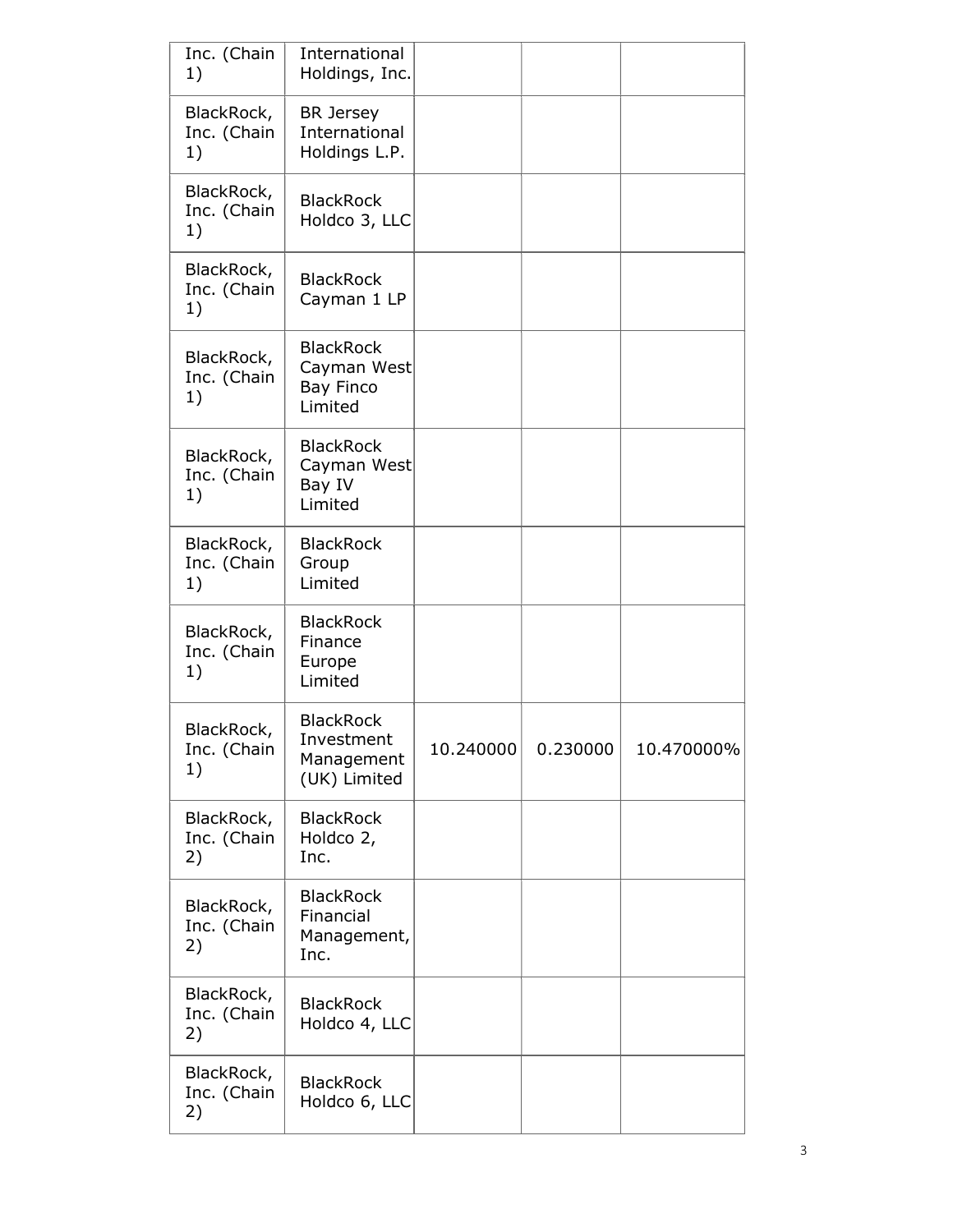| BlackRock,<br>Inc. (Chain<br>2) | <b>BlackRock</b><br>Delaware<br>Holdings Inc.           |  |  |
|---------------------------------|---------------------------------------------------------|--|--|
| BlackRock,<br>Inc. (Chain<br>2) | <b>BlackRock</b><br>Fund<br>Advisors                    |  |  |
| BlackRock,<br>Inc. (Chain<br>3) | <b>BlackRock</b><br>Holdco 2,<br>Inc.                   |  |  |
| BlackRock,<br>Inc. (Chain<br>3) | <b>BlackRock</b><br>Financial<br>Management,<br>Inc.    |  |  |
| BlackRock,<br>Inc. (Chain<br>3) | <b>BlackRock</b><br>International<br>Holdings, Inc.     |  |  |
| BlackRock,<br>Inc. (Chain<br>3) | <b>BR</b> Jersey<br>International<br>Holdings L.P.      |  |  |
| BlackRock,<br>Inc. (Chain<br>3) | <b>BlackRock</b><br>Holdco 3, LLC                       |  |  |
| BlackRock,<br>Inc. (Chain<br>3) | <b>BlackRock</b><br>Cayman 1 LP                         |  |  |
| BlackRock,<br>Inc. (Chain<br>3) | <b>BlackRock</b><br>Cayman West<br>Bay Finco<br>Limited |  |  |
| BlackRock,<br>Inc. (Chain<br>3) | <b>BlackRock</b><br>Cayman West<br>Bay IV<br>Limited    |  |  |
| BlackRock,<br>Inc. (Chain<br>3) | <b>BlackRock</b><br>Group<br>Limited                    |  |  |
| BlackRock,<br>Inc. (Chain<br>3) | <b>BlackRock</b><br>Finance<br>Europe<br>Limited        |  |  |
| BlackRock,<br>Inc. (Chain<br>3) | <b>BlackRock</b><br>Advisors (UK)<br>Limited            |  |  |